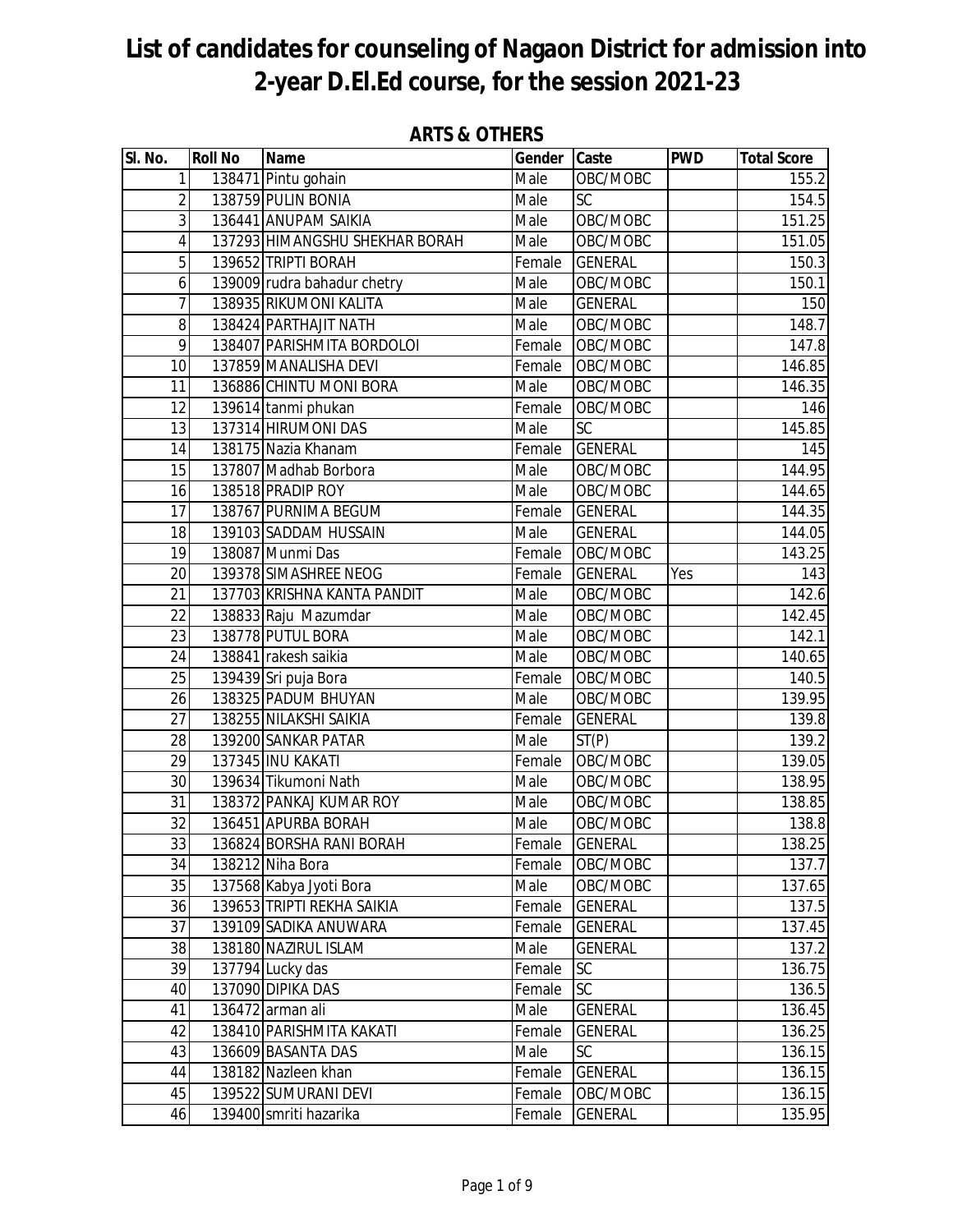| SI. No. | <b>Roll No</b> | <b>Name</b>                    | Gender Caste |                | <b>PWD</b> | <b>Total Score</b> |
|---------|----------------|--------------------------------|--------------|----------------|------------|--------------------|
| 47      |                | 139049 RUPA DAS                | Female       | <b>SC</b>      |            | 135.75             |
| 48      |                | 137678 Kiran Kumari Shah       | Female       | OBC/MOBC       |            | 135.7              |
| 49      |                | 137011 DIBYANGANA PATHAK       | Female       | SC             |            | 135.55             |
| 50      |                | 138807 RAJASHREE PAUL          | Female       | <b>GENERAL</b> |            | 135.25             |
| 51      |                | 139284 SHASHWATI SHILPI        | Female       | OBC/MOBC       |            | 135.25             |
| 52      |                | 139141 Salma Akhtar            | Female       | <b>GENERAL</b> |            | 135.1              |
| 53      |                | 136335 ALIZA BEGUM             | Female       | <b>GENERAL</b> |            | 134.95             |
| 54      |                | 138037 mousumi begum           | Female       | <b>GENERAL</b> |            | 134.75             |
| 55      |                | 136956 DEEPJYOTI DAS           | Male         | SC             |            | 134.7              |
| 56      |                | 137862 MANASH JYOTI BORA       | Male         | OBC/MOBC       |            | 134.6              |
| 57      |                | 136531 ASMINA BEGUM            | Female       | <b>GENERAL</b> |            | 134.05             |
| 58      |                | 137795 LUCKY MONI BORA         | Female       | OBC/MOBC       |            | 134.05             |
| 59      |                | 139292 SHIBANTA SAREN          | Male         | OBC/MOBC       |            | 134.05             |
| 60      |                | 136749 BINUMONI DEKARAJA       | Female       | ST(P)          |            | 133.95             |
| 61      |                | 137526 JYOTIKA BORA            | Female       | <b>GENERAL</b> |            | 133.95             |
| 62      |                | 138227 NIKASH KUMAR NATH       | Male         | OBC/MOBC       |            | 133.95             |
| 63      |                | 139185 sangita sarkar          | Female       | SC             |            | 133.9              |
| 64      |                | 139693 UJJAL BARUAH            | Male         | OBC/MOBC       |            | 133.75             |
| 65      |                | 139346 SIKANDAR ALI            | Male         | <b>GENERAL</b> |            | 133.65             |
| 66      |                | 137412 JIMI DEKA               | Female       | OBC/MOBC       |            | 133.6              |
| 67      |                | 139405 sneha banik             | Female       | <b>GENERAL</b> |            | 133.5              |
| 68      |                | 136278 ABHISHEK DEY            | Male         | OBC/MOBC       |            | 133.3              |
| 69      |                | 136626 BHABESH BORA            | Male         | <b>GENERAL</b> |            | 133.3              |
| 70      |                | 138665 Priyanka Borah          | Female       | OBC/MOBC       |            | 133.1              |
| 71      |                | 139225 SAURAV DAS              | Male         | SC             |            | 133.1              |
| 72      |                | 138002 MONALISHA DAS           | Female       | SC             |            | 133.05             |
| 73      |                | 137516 JYOTI PRASAD MEDHI      | Male         | OBC/MOBC       |            | 133                |
| 74      |                | 138821 Rajesh Dutta            | Male         | <b>GENERAL</b> |            | 133                |
| 75      |                | 136997 DHRUBA JYOTI SWARGIARI  | Male         | ST(P)          |            | 132.8              |
| 76      |                | 136993 dhiraj mohan nath       | Male         | OBC/MOBC       |            | 132.65             |
| 77      |                | 139291 SHIBAM SAHA             | Male         | OBC/MOBC       |            | 132.6              |
| 78      |                | 137835 MAKBUL HUSSAIN          | Male         | <b>GENERAL</b> |            | 132.55             |
| 79      |                | 138584 PRASTUTI SAIKIA         | Female       | OBC/MOBC       |            | 132.55             |
| 80      |                | 138951 Rimpi mudoi             | Female       | <b>GENERAL</b> |            | 132.1              |
| 81      |                | 139275 SHANDHYA RANI BORKAKATI | Female       | <b>GENERAL</b> |            | 132.05             |
| 82      |                | 137398 JERIFA AHMED            | Female       | <b>GENERAL</b> |            | 131.95             |
| 83      |                | 137667 KHUCHI CHETRY           | Female       | OBC/MOBC       |            | 131.85             |
| 84      |                | 136678 BHUPENDRA SAIKIA        | Male         | OBC/MOBC       |            | 131.8              |
| 85      |                | 137959 MINTI BORUAH            | Female       | <b>GENERAL</b> |            | 131.2              |
| 86      |                | 138735 Puja devi               | Female       | OBC/MOBC       |            | 131.2              |
| 87      |                | 136360 Amlan jyoti Saikia      | Male         | OBC/MOBC       |            | 131.05             |
| 88      |                | 137283 Himakhi Saikia          | Female       | OBC/MOBC       |            | 130.9              |
| 89      |                | 139618 TANUSREE SAIKIA         | Female       | <b>GENERAL</b> |            | 130.55             |
| 90      |                | 137713 KRISHNASHREE BORA       | Female       | OBC/MOBC       |            | 130.35             |
| 91      |                | 137437 JITU MONI NATH          | Male         | OBC/MOBC       |            | 129.75             |
| 92      |                | 139267 SHAKIL ASLAM SAMAD      | Male         | <b>GENERAL</b> |            | 129.65             |
| 93      |                | 137205 GIRIMALLIKA DOLOI       | Female       | ST(P)          |            | 129.6              |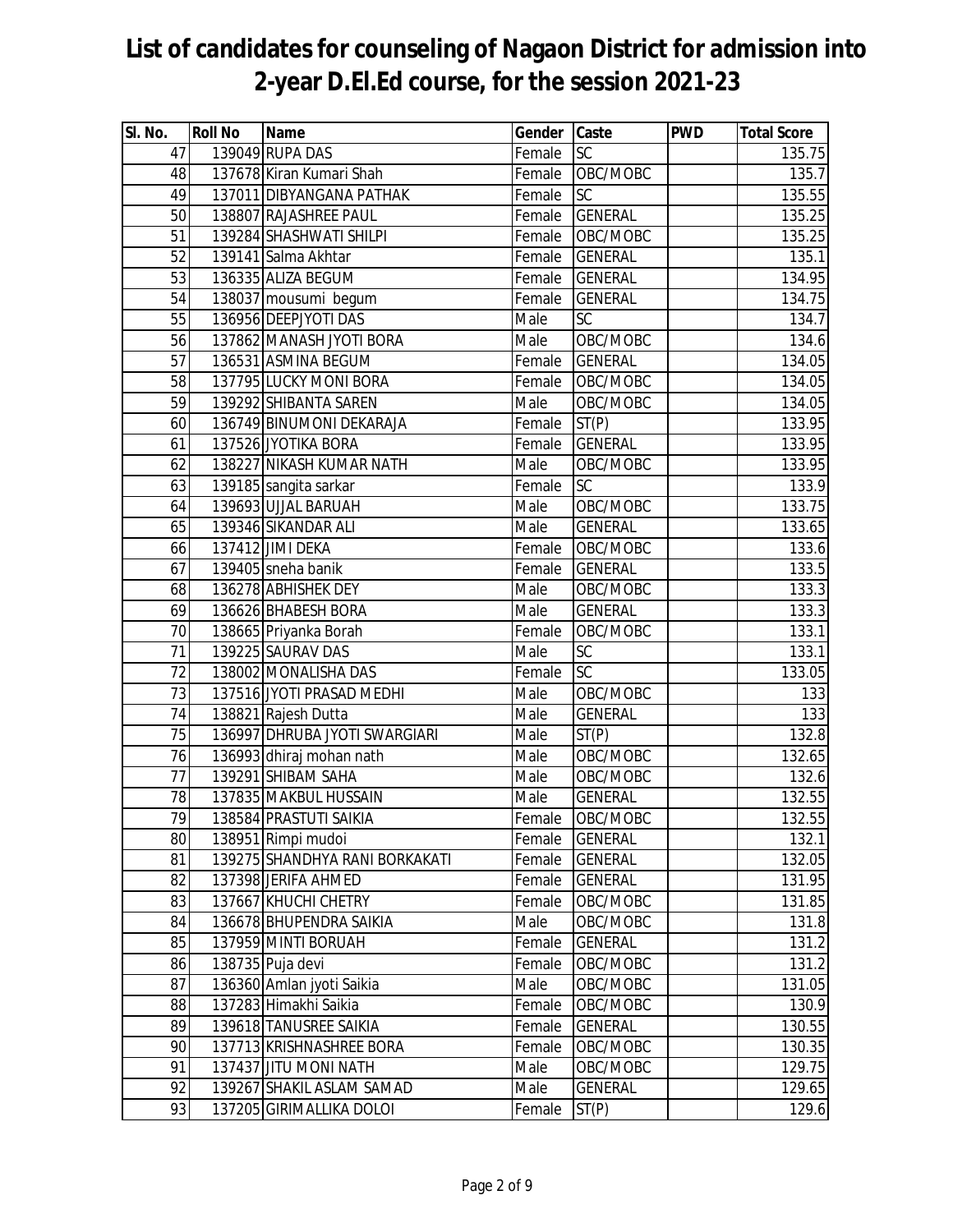| SI. No. | <b>Roll No</b> | Name                         | Gender Caste |                | <b>PWD</b> | <b>Total Score</b> |
|---------|----------------|------------------------------|--------------|----------------|------------|--------------------|
| 94      |                | 136599 BARSHA BORAH          | Female       | OBC/MOBC       |            | 129.5              |
| 95      |                | 136492 ARUP DAS              | Male         | OBC/MOBC       |            | 129.2              |
| 96      |                | 136748 BINTI DOLOI           | Female       | ST(P)          |            | 129.15             |
| 97      |                | 139092 sabita borah          | Female       | <b>GENERAL</b> |            | 129.15             |
| 98      |                | 139190 Sanjib Kumar bora     | Male         | OBC/MOBC       |            | 129.15             |
| 99      |                | 139217 SASANKA BORA          | Male         | OBC/MOBC       |            | 129.15             |
| 100     |                | 136620 BENAJIR KHANAM        | Female       | <b>GENERAL</b> |            | 129.1              |
| 101     |                | 139007 RUBNA YEASMIN         | Female       | <b>GENERAL</b> |            | 129.05             |
| 102     |                | 139430 SONTOSH BAHADUR NEWAR | Male         | OBC/MOBC       |            | 129                |
| 103     |                | 137183 GAUTAM NATH           | Male         | OBC/MOBC       |            | 128.95             |
| 104     |                | 137234 GYANASHREE BHUYAN     | Female       | OBC/MOBC       |            | 128.8              |
| 105     |                | 138658 PRIYANKA BORA         | Female       | OBC/MOBC       |            | 128.7              |
| 106     |                | 137567 KABITA TAMULI PHUKAN  | Female       | <b>GENERAL</b> |            | 128.65             |
| 107     |                | 139548 supriya sarkar        | Female       | OBC/MOBC       |            | 128.65             |
| 108     |                | 138120 nafisa akbar          | Female       | <b>GENERAL</b> |            | 128.55             |
| 109     |                | 137153 FARIDA BEGUM HAZARIKA | Female       | <b>GENERAL</b> |            | 128.45             |
| 110     |                | 137305 HIMASHRI MAHANTA      | Female       | <b>GENERAL</b> |            | 128.45             |
| 111     |                | 138954 RIMPI SAHU            | Female       | <b>GENERAL</b> |            | 128.4              |
| 112     |                | 137010 DIBYAJYOTI SAIKIA     | Male         | OBC/MOBC       |            | 128.3              |
| 113     |                | 139443 STUTIMA BORAH         | Female       | <b>GENERAL</b> |            | 128.1              |
| 114     |                | 137677 KIRAN KUMAR SAIKIA    | Male         | <b>GENERAL</b> |            | 128.05             |
| 115     |                | 138404 PARISHMITA BORA       | Female       | <b>GENERAL</b> |            | 128.05             |
| 116     |                | 136480 ARPITA BORBORA        | Female       | OBC/MOBC       |            | 127.9              |
| 117     |                | 136736 BINDITA BORA          | Female       | <b>GENERAL</b> |            | 127.8              |
| 118     |                | 137340 INDRANI DAS           | Female       | SC             |            | 127.8              |
| 119     |                | 138940 RIMA HAZARIKA         | Female       | <b>GENERAL</b> |            | 127.8              |
| 120     |                | 136591 BARBI TAMULY          | Female       | <b>GENERAL</b> |            | 127.7              |
| 121     |                | 138496 PONKHI BHUYAN         | Female       | <b>GENERAL</b> |            | 127.7              |
| 122     |                | 139081 SABINA YASMIN         | Female       | <b>GENERAL</b> |            | 127.7              |
| 123     |                | 139273 Shamima aktar         | Female       | <b>GENERAL</b> |            | 127.7              |
| 124     |                | 136332 Alimpika Das          | Female       | <b>SC</b>      |            | 127.2              |
| 125     |                | 139387 SINDHU KRI BHAGAT     | Female       | OBC/MOBC       |            | 127.2              |
| 126     |                | 138467 Pinku borah           | Male         | OBC/MOBC       |            | 126.85             |
| 127     |                | 137239 HAFIJUL HAQUE         | Male         | <b>GENERAL</b> |            | 126.8              |
| 128     |                | 137950 MILI LASKAR           | Female       | OBC/MOBC       |            | 126.8              |
| 129     |                | 139345 SIDHARTHA MASRONG     | Male         | ST(P)          |            | 126.3              |
| 130     |                | 137894 Marami saikia         | Female       | OBC/MOBC       |            | 126.25             |
| 131     |                | 136418 ANKITA ROY            | Female       | OBC/MOBC       |            | 126.1              |
| 132     |                | 137425 jinku moni gayan      | Male         | OBC/MOBC       |            | 125.85             |
| 133     |                | 138321 Paban nath            | Male         | OBC/MOBC       |            | 125.75             |
| 134     |                | 138979 rituasha nath         | Female       | OBC/MOBC       |            | 125.75             |
| 135     |                | 138529 PRAKASH MILIK         | Male         | ST(H)          |            | 125.75             |
| 136     |                | 137857 manalisha bora        | Female       | OBC/MOBC       |            | 125.7              |
| 137     |                | 137490 JURI BORA             | Female       | OBC/MOBC       |            | 125.35             |
| 138     |                | 137469 JULI BORA             | Female       | OBC/MOBC       |            | 125.3              |
| 139     |                | 139520 Sumu devi             | Female       | OBC/MOBC       |            | 125.1              |
| 140     |                | 139393 SMITA BORA            | Female       | OBC/MOBC       |            | 124.9              |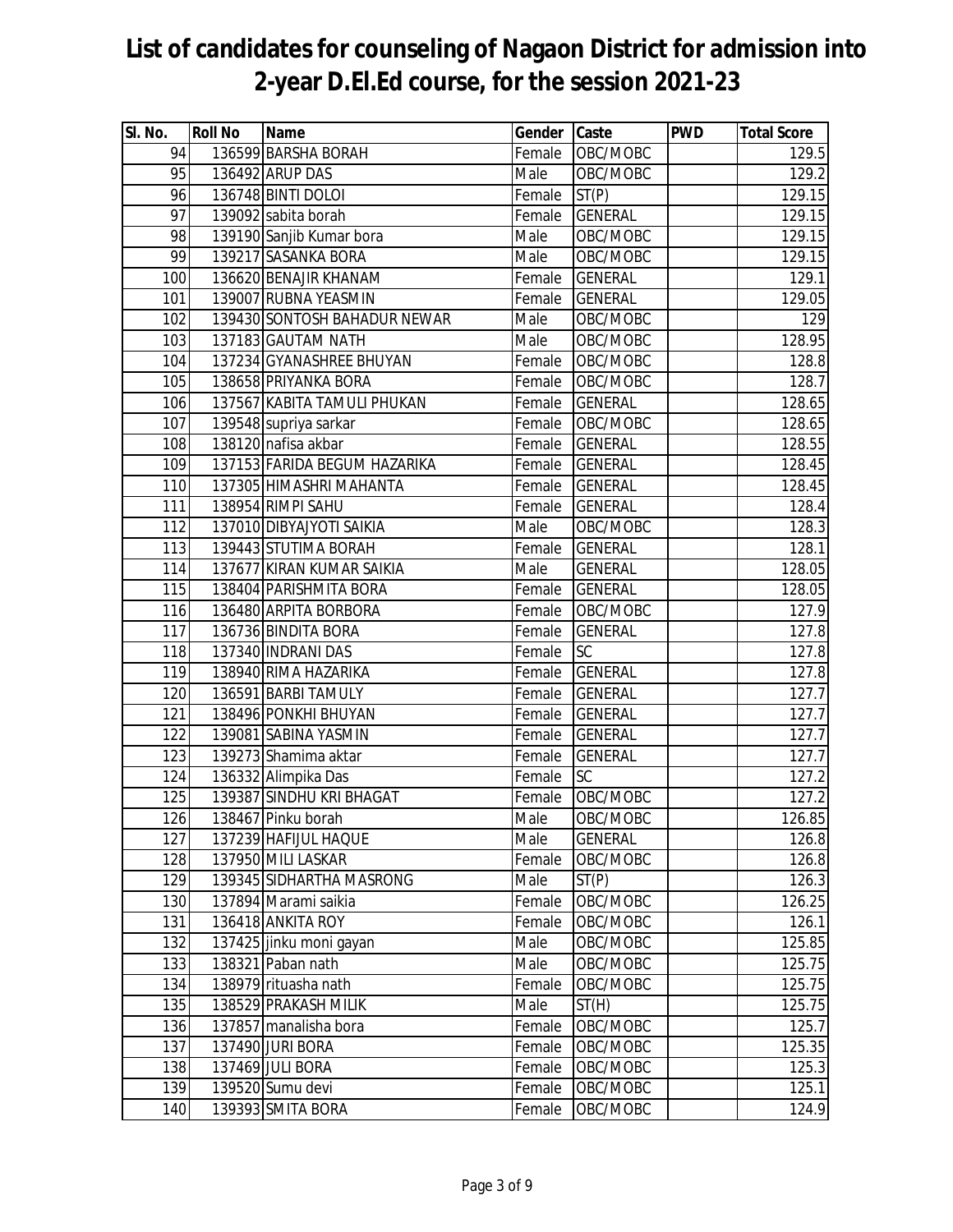| SI. No. | <b>Roll No</b> | Name                       | Gender Caste |                 | <b>PWD</b> | <b>Total Score</b> |
|---------|----------------|----------------------------|--------------|-----------------|------------|--------------------|
| 141     |                | 136458 Arati Das           | Female       | OBC/MOBC        |            | 124.8              |
| 142     |                | 136768 BISHAL DEBNATH      | Male         | OBC/MOBC        |            | 124.35             |
| 143     |                | 138466 PINKU NATH          | Male         | OBC/MOBC        |            | 124.3              |
| 144     |                | 138694 PRIYANKA PAUL       | Female       | OBC/MOBC        |            | 124.1              |
| 145     |                | 139566 SUSHMA BARDHAN      | Female       | OBC/MOBC        |            | 124.1              |
| 146     |                | 138668 PRIYANKA DAS        | Female       | SC              |            | 124.05             |
| 147     |                | 137299 Himashree gogoi     | Female       | OBC/MOBC        |            | 124                |
| 148     |                | 138922 RIAKSHI devi        | Female       | OBC/MOBC        |            | 124                |
| 149     |                | 136959 DEEPJYOTI MOSRONG   | Male         | ST(P)           |            | 123.95             |
| 150     |                | 137746 LAKHYajit bora      | Male         | OBC/MOBC        |            | 123.8              |
| 151     |                | 139201 SANSHITA BORA       | Female       | OBC/MOBC        |            | 123.7              |
| 152     |                | 138405 PARISHMITA BORAH    | Female       | OBC/MOBC        |            | 123.4              |
| 153     |                | 137211 GITANJALI BORA      | Female       | OBC/MOBC        |            | 123.35             |
| 154     |                | 136283 abinash kour        | Female       | SC              |            | 123.15             |
| 155     |                | 138801 Raj Jyoti Das       | Male         | SC              |            | 123.15             |
| 156     |                | 137180 Gargi saha          | Female       | OBC/MOBC        |            | 122.95             |
| 157     |                | 139470 SUJATA BANIK        | Female       | OBC/MOBC        |            | 122.9              |
| 158     |                | 136968 DEEPSIKHA PATAR     | Female       | ST(P)           |            | 122.9              |
| 159     |                | 137291 HIMANGA DAS         | Male         | <b>SC</b>       |            | 122.9              |
| 160     |                | 137756 LALJI BHAGAT        | Male         | OBC/MOBC        |            | 122.8              |
| 161     |                | 137531 Jyotirekha baruah   | Female       | OBC/MOBC        |            | 122.75             |
| 162     |                | 138612 PRINCHI SAIKIA      | Female       | OBC/MOBC        |            | 122.55             |
| 163     |                | 136701 BIKASH Bhuihar      | Male         | OBC/MOBC        |            | 122.45             |
| 164     |                | 136945 DEEP JYOTI MUDOI    | Male         | OBC/MOBC        |            | 122.35             |
| 165     |                | 139519 sumpi borah         | Female       | OBC/MOBC        |            | 122.35             |
| 166     |                | 138524 PRAHLAD KARMAKAR    | Male         | OBC/MOBC        |            | 122.25             |
| 167     |                | 136818 BORNALI KAKATI      | Female       | OBC/MOBC        |            | 122.15             |
| 168     |                | 139167 SANCHITA SAIKIA     | Female       | OBC/MOBC        |            | 122.1              |
| 169     |                | 139371 Sima Borah          | Female       | OBC/MOBC        |            | 122                |
| 170     |                | 137867 MANASH PRATIM BORAH | Male         | OBC/MOBC        |            | 121.75             |
| 171     |                | 138552 PRANITA BORA        | Female       | OBC/MOBC        |            | 121.6              |
| 172     |                | 139161 samiran borah       | Male         | OBC/MOBC        |            | 121.6              |
| 173     |                | 136815 Bornali Deka        | Female       | OBC/MOBC        |            | 121.45             |
| 174     |                | 136923 DEBASHREE DAS       | Female       | SC              |            | 121.45             |
| 175     |                | 136723 Biku Hazarika       | Male         | OBC/MOBC        |            | 121.4              |
| 176     |                | 136616 Beauty Paul         | Female       | OBC/MOBC        |            | 121.35             |
| 177     |                | 138298 Nitumoni bora       | Female       | OBC/MOBC        |            | 121.3              |
| 178     |                | 138063 MRINAL DEY          | Male         | OBC/MOBC        |            | 121.25             |
| 179     |                | 137687 Kongkon shil        | Male         | OBC/MOBC        |            | 121                |
| 180     |                | 139625 TAPAN SARKAR        | Male         | SC              |            | 121                |
| 181     | 138800 raj dey |                            | Male         | OBC/MOBC        |            | 120.9              |
| 182     |                | 137761 leema borah         | Female       | OBC/MOBC        |            | 120.85             |
| 183     |                | 137918 MAYUR KUMAR BHUYAN  | Male         | OBC/MOBC        |            | 120.85             |
| 184     |                | 139484 sum sum khound      | Female       | OBC/MOBC        |            | 120.8              |
| 185     |                | 136436 ANUJ BORAH          | Male         | OBC/MOBC        |            | 120.55             |
| 186     |                | 139453 SUBHANKAR SARKAR    | Male         | $\overline{SC}$ |            | 120.45             |
| 187     |                | 139460 sudeshna bora       | Female       | OBC/MOBC        |            | 120.15             |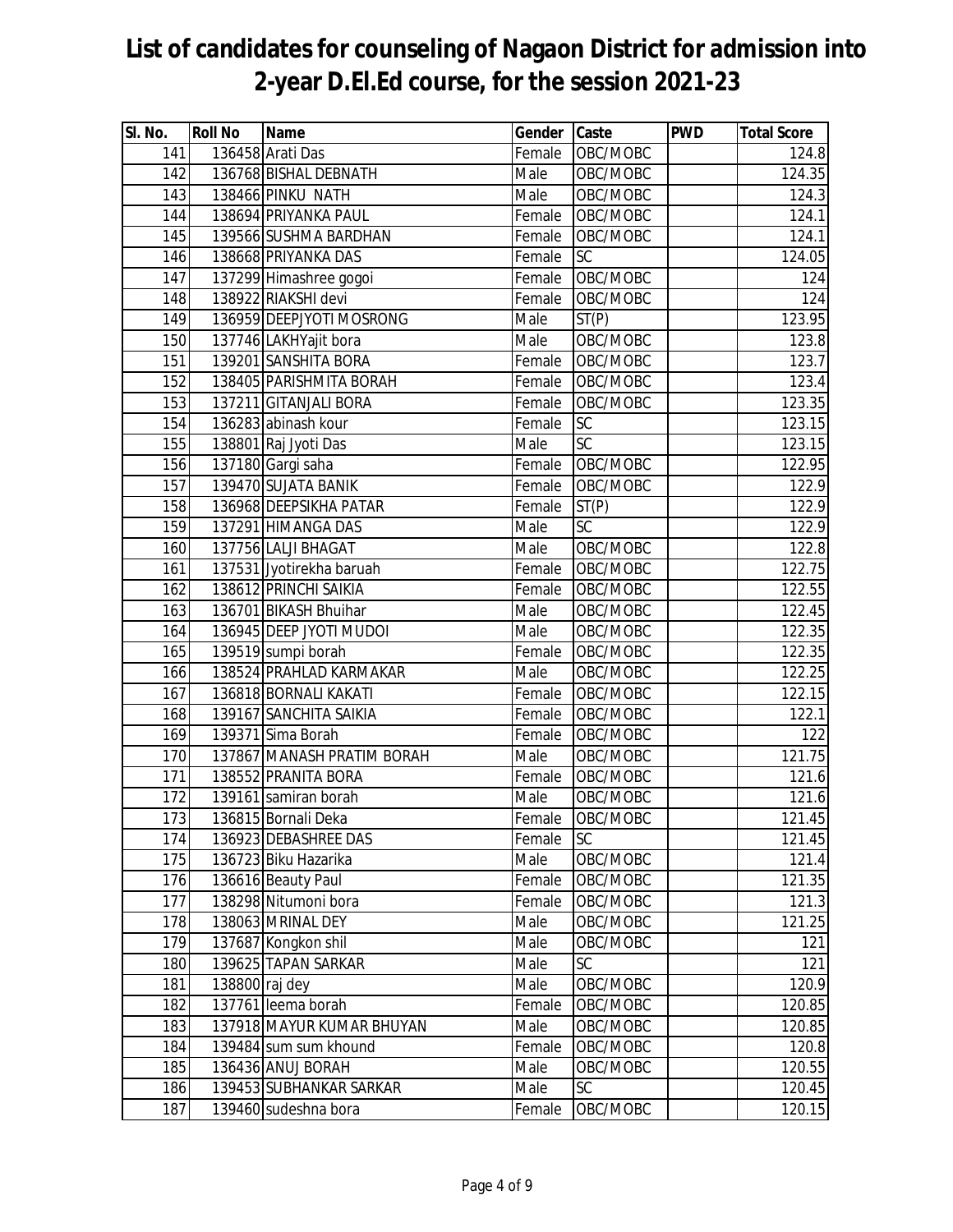| SI. No.          | <b>Roll No</b> | Name                        | Gender Caste |                | <b>PWD</b> | <b>Total Score</b> |
|------------------|----------------|-----------------------------|--------------|----------------|------------|--------------------|
| 188              |                | 137865 MANASH JYOTI DAS     | Male         | SC             |            | 120.15             |
| 189              |                | 138171 NAYANA DEVI          | Female       | OBC/MOBC       |            | 120.1              |
| 190              |                | 137009 DIBYAjYOTI nath      | Male         | OBC/MOBC       |            | 120.05             |
| 191              |                | 137699 KRISHNA DAS          | Female       | SC             |            | 120.05             |
| 192              |                | 138245 NIKUMONI DAS         | Female       | SC             |            | 120.05             |
| 193              |                | 136409 ANKITA BHUYAN        | Female       | OBC/MOBC       |            | 119.85             |
| $\overline{194}$ |                | 136900 Deba Krishna Sahu    | Male         | OBC/MOBC       |            | 119.85             |
| 195              |                | 138894 RASHNA BORA          | Female       | OBC/MOBC       |            | 119.85             |
| 196              |                | 137811 MADHURIMA DAS        | Female       | SC             |            | 119.8              |
| 197              |                | 136995 DHRITI MONI BORDOLOI | Female       | ST(P)          |            | 119.55             |
| 198              |                | 136438 Anup jyoti nath      | Male         | OBC/MOBC       |            | 119.5              |
| 199              |                | 139696 UJJAL KUMAR BHUYAN   | Male         | OBC/MOBC       |            | 119.45             |
| 200              |                | 137584 kakumoni borah       | Female       | OBC/MOBC       |            | 119.4              |
| 201              |                | 136699 BIJOY SANKAR DAS     | Male         | SC             |            | 119.4              |
| 202              |                | 139397 SMRITA HAZARIKA      | Female       | SC             |            | 119.4              |
| 203              |                | 137220 Gitumoni bora        | Female       | OBC/MOBC       |            | 119.35             |
| 204              |                | 138764 PURABI DEKA          | Female       | OBC/MOBC       |            | 119.35             |
| 205              |                | 138982 RITUPORNA BORAH      | Female       | OBC/MOBC       |            | 119.35             |
| 206              |                | 136754 BIPUL RAJBHAR        | Male         | OBC/MOBC       |            | 119.25             |
| 207              |                | 138950 RIMPI MONI BORA      | Female       | OBC/MOBC       |            | 119.2              |
| 208              |                | 136420 ANKITA SUTRADHAR     | Female       | SC             |            | 119.2              |
| 209              |                | 136747 binoy kr paul        | Male         | OBC/MOBC       |            | 119.1              |
| 210              |                | 137049 DIPA DAS             | Female       | SC             |            | 119.1              |
| 211              |                | 138657 PRIYANKA BORA        | Female       | OBC/MOBC       |            | 119                |
| 212              |                | 138004 MONGWE HANSE         | Male         | ST(H)          |            | 118.9              |
| 213              |                | 137656 KERUMONI BORA        | Female       | OBC/MOBC       |            | 118.65             |
| 214              |                | 137300 HIMASHREE SAIKIA     | Female       | OBC/MOBC       |            | 118.45             |
| 215              |                | 138134 NAMITA NATH          | Female       | OBC/MOBC       |            | 118.45             |
| 216              |                | 136861 CHAYANIKA BORA       | Female       | OBC/MOBC       |            | 118.4              |
| 217              |                | 137103 DIPSHIKHA DEVI       | Female       | OBC/MOBC       |            | 118.4              |
| 218              |                | 136571 BANASHREE KAKOTI     | Female       | OBC/MOBC       |            | 118.25             |
| 219              |                | 138718 Prostuti bora        | Female       | OBC/MOBC       |            | 118.15             |
| 220              |                | 139415 SNEHA SARKAR         | Female       | OBC/MOBC       |            | 118.15             |
| 221              |                | 136272 ABHIJIT PATOR        | Male         | ST(P)          |            | 117.85             |
| 222              |                | 138480 Plabita das          | Female       | <b>SC</b>      |            | 117.75             |
| 223              |                | 138436 PAYAL MANDAL         | Female       | SC             |            | 117.55             |
| 224              |                | 139542 supriya bhoumik      | Female       | SC             |            | 117.45             |
| 225              |                | 139543 SUPRIYA DAS          | Female       | SC             |            | 117.45             |
| 226              |                | 137114 DIVYA LANGTHASA      | Female       | ST(H)          |            | 117.1              |
| 227              |                | 136879 Chinmoy bordoloi     | Male         | ST(P)          |            | 116                |
| 228              |                | 136907 DEBAJIT BORDOLOI     | Male         | ST(P)          |            | 115.6              |
| 229              |                | 138556 PRANJAL DEWRI        | Male         | ST(P)          |            | 113.75             |
| 230              |                | 138796 RAHUL PATAR          | Male         | ST(P)          |            | 113.6              |
| 231              |                | 138044 MOUSUMI DEWRI        | Female       | ST(P)          |            | 111.3              |
| 232              |                | 136478 ARPANA BORDOLOI      | Female       | ST(P)          |            | 108.75             |
| 233              |                | 138740 PUJA DOLOI           | Female       | ST(P)          |            | 107.4              |
| 234              |                | 136352 AMINUL HOQUE         | Male         | <b>GENERAL</b> | Yes        | 107.35             |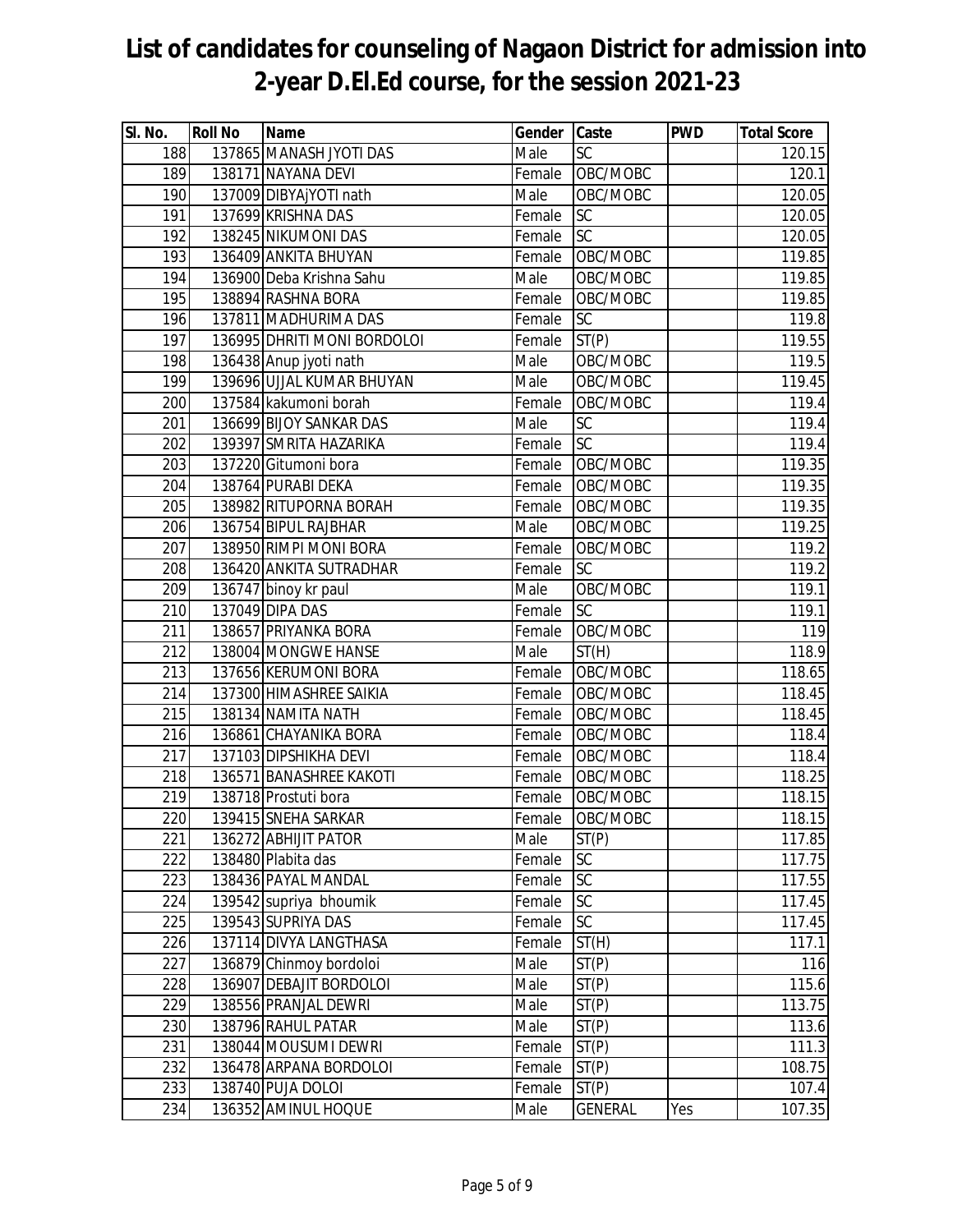| SI. No.          | <b>Roll No</b> | Name                               | Gender Caste |                    | <b>PWD</b> | <b>Total Score</b> |
|------------------|----------------|------------------------------------|--------------|--------------------|------------|--------------------|
| 235              |                | 138033 MOUCHUMI PATAR              | Female       | ST(P)              |            | 106.55             |
| 236              |                | 136980 Dharitri borah              | Female       | OBC/MOBC           | Yes        | 105                |
| 237              |                | 137417 Jimpi basumatary            | Female       | ST(P)              |            | 104.25             |
| $\overline{238}$ |                | 137018 Dijen rabha                 | Male         | ST(P)              |            | 103.9              |
| 239              |                | 138630 PRIYA BORDOLOI              | Female       | ST(P)              |            | 103.65             |
| 240              |                | 139018 RUKMINI BASUMATARY          | Female       | ST(P)              |            | 102.7              |
| 241              |                | 136349 amarjyoti bordoloi          | Male         | ST(P)              |            | 102.4              |
| 242              |                | 137232 GULENDRA BORA               | Male         | <b>GENERAL</b>     | Yes        | 102.25             |
| 243              |                | 138899 RAVI SHANKAR HOKAI BORDOLOI | Male         | ST(P)              |            | 102.2              |
| 244              |                | 137628 KARABI GAONKHOWA            | Female       | ST(P)              |            | 101.9              |
| 245              |                | 137645 Kasturi borah               | Female       | ST(P)              |            | 101.7              |
| 246              |                | 136687 Biduyt Bordoloi             | Male         | ST(P)              |            | 101.1              |
| 247              |                | 136304 ainu bordoloi               | Female       | ST(P)              |            | 100.3              |
| 248              |                | 138590 PRATIBHA PHANGCHOPI         | Female       | ST(H)              |            | 100.3              |
| 249              |                | 137019 Diju kashyap konwar         | Male         | ST(P)              |            | 100.05             |
| 250              |                | 139516 sumitri bodo                | Female       | $\overline{ST(P)}$ |            | 99.7               |
| 251              |                | 136864 CHAYANIKA Boro              | Female       | ST(P)              |            | 99.05              |
| 252              |                | 138453 Pinki BEPYI                 | Female       | ST(H)              |            | 98.55              |
| 253              |                | 137033 Dimi Engtipi                | Female       | ST(H)              |            | 97.3               |
| 254              |                | 136837 Champa Debnath              | Female       | OBC/MOBC           | Yes        | 96.85              |
| 255              |                | 137965 MIRMILI ENGJAIPEE           | Female       | ST(H)              |            | 96.7               |
| 256              |                | 137732 kuwali borah                | Female       | <b>GENERAL</b>     | Yes        | 95.45              |
| 257              |                | 136977 DHARAM TIMUNG               | Male         | ST(H)              |            | 95.15              |
| 258              |                | 137724 KUL DEEP BORA               | Male         | OBC/MOBC           | Yes        | 94.6               |
| 259              |                | 138522 PRAGYAN JYOTI BORAH         | Male         | OBC/MOBC           | Yes        | 94.25              |
| 260              |                | 136855 CHANDRA Mohan hansey        | Male         | ST(H)              |            | 91.65              |
| 261              |                | 136401 ANJALI RONGHANGPI           | Female       | ST(H)              |            | 90.6               |
| 262              |                | 137785 LONGSING HANSE              | Male         | ST(H)              |            | 88                 |
| 263              |                | 138818 Rajen bey                   | Male         | ST(H)              |            | 86.85              |
| 264              |                | 138925 Riha moni ronghangpi        | Female       | ST(H)              |            | 85.35              |

### **SCIENCE**

|                 | 139065 RUPJYOTI BORA         | Male   | OBC/MOBC       | 158.4  |
|-----------------|------------------------------|--------|----------------|--------|
| 2               | 139447 SUBHA SUNDAR DEY      | Male   | OBC/MOBC       | 155    |
| $\overline{3}$  | 137444 JOON MONI DADHARA     | Male   | OBC/MOBC       | 153.15 |
| 4               | 139125 Saidd ibne rahim      | Male   | <b>GENERAL</b> | 145.85 |
| 5               | 136751 BIPIN SAHA            | Male   | OBC/MOBC       | 144.5  |
| 6               | 137719 KRITIN ROY            | Male   | <b>SC</b>      | 143.5  |
|                 | 137630 KARABI KAKATI         | Female | SC             | 143.25 |
| 8               | 138444 PIJUS SAIKIA          | Male   | OBC/MOBC       | 143    |
| 9               | 137035 DIMPEE BORA           | Female | OBC/MOBC       | 142.75 |
| 10 <sup>1</sup> | 137393 Jehirul Islam Khan    | Male   | <b>GENERAL</b> | 142.55 |
| 11              | 139299 SHIKHA PHUKAN         | Female | OBC/MOBC       | 142.55 |
| 12              | 137518 Jyoti Pratim Kalita   | Male   | <b>GENERAL</b> | 142.1  |
| 13              | 136289 ADYAM KANTA SARMAH    | Male   | <b>GENERAL</b> | 141.8  |
| 14              | 137138 ENAMUL HUSSAIN LASKAR | Male   | <b>GENERAL</b> | 140.85 |
| 15              | 138621 PRITISH DAS           | Male   | SC             | 140.65 |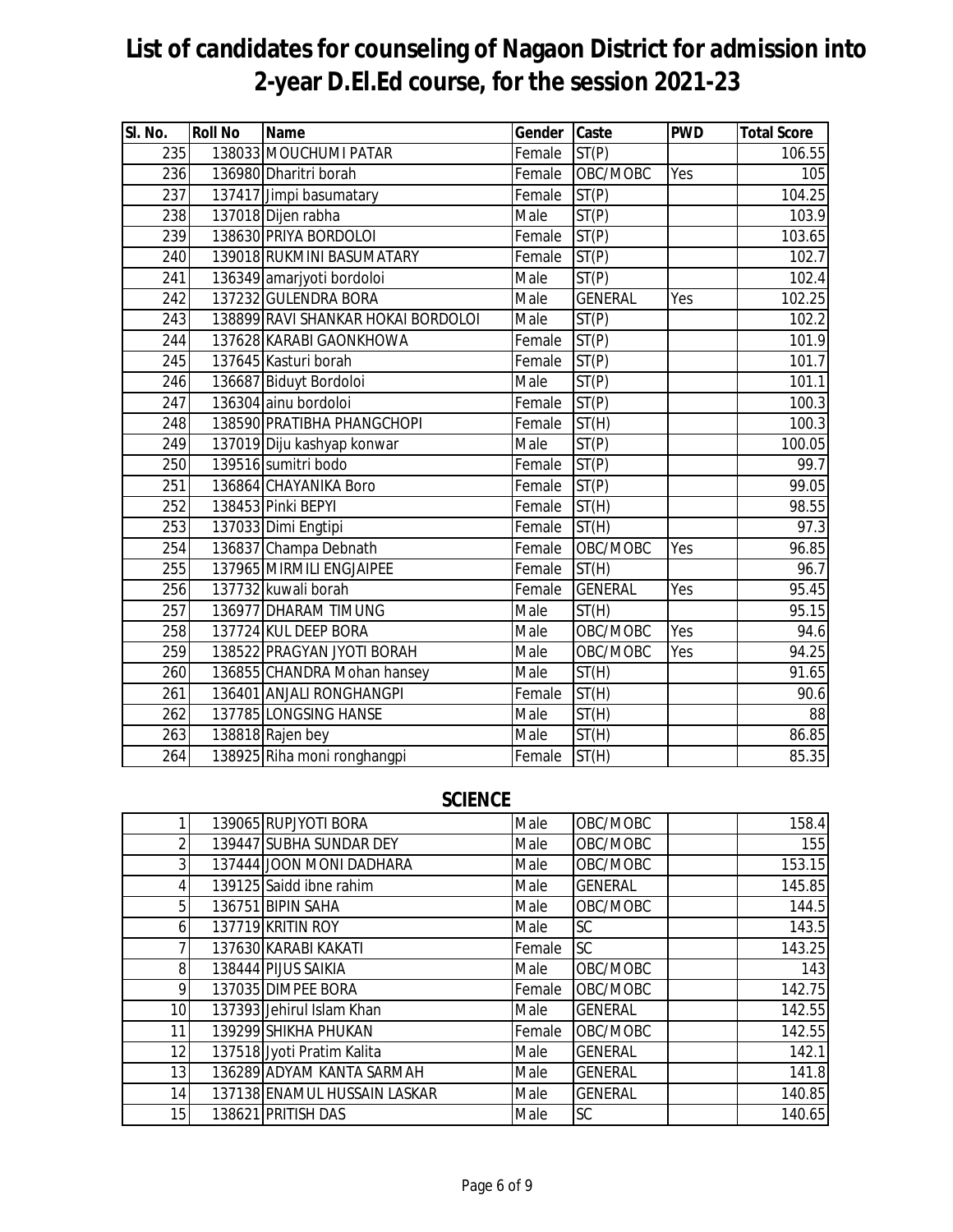| $\overline{\mathsf{SI}}$ . No. | <b>Roll No</b> | <b>Name</b>                | Gender | Caste           | <b>PWD</b> | <b>Total Score</b> |
|--------------------------------|----------------|----------------------------|--------|-----------------|------------|--------------------|
| 16                             |                | 137543 Jyotishmoy raja     | Male   | OBC/MOBC        |            | 140.55             |
| 17                             |                | 136734 Binay kumar yadav   | Male   | OBC/MOBC        |            | 140                |
| 18                             |                | 136651 Bhaska Moni Kalita  | Female | OBC/MOBC        |            | 139.35             |
| 19                             |                | 138107 Nabajyoti bodo      | Male   | ST(P)           |            | 137.75             |
| 20                             |                | 139191 sanjib kumar singh  | Male   | <b>GENERAL</b>  |            | 137.35             |
| 21                             |                | 137517 JYOTI PRATIM DAS    | Male   | $\overline{SC}$ |            | 136.4              |
| 22                             |                | 137166 Fozlur rahman       | Male   | <b>GENERAL</b>  |            | 136.3              |
| 23                             |                | 137438 jitu moni saikia    | Male   | <b>GENERAL</b>  |            | 135.9              |
| 24                             |                | 138446 PlkU das            | Male   | SC              |            | 135.3              |
| 25                             |                | 138051 MRIDU PAWAN BORA    | Male   | OBC/MOBC        |            | 133.8              |
| 26                             |                | 136491 arunav saikia       | Male   | OBC/MOBC        |            | 133.75             |
| 27                             |                | 139282 SHARMISTHA ROY      | Female | SC              |            | 133.3              |
| 28                             |                | 137945 MEHTAZ AHMED        | Female | <b>GENERAL</b>  |            | 133.15             |
| 29                             |                | 136429 ANKUR SAIKIA        | Male   | OBC/MOBC        |            | 133                |
| 30                             |                | 137730 Kushal Kalita       | Male   | OBC/MOBC        |            | 132.95             |
| 31                             |                | 137292 Himangshu Phukan    | Male   | OBC/MOBC        |            | 132.4              |
| 32                             |                | 136657 Bhaskar jyoti borah | Male   | OBC/MOBC        |            | 132.35             |
| 33                             |                | 139235 SAYED UDDIN ABBASI  | Male   | <b>GENERAL</b>  |            | 132.3              |
| 34                             |                | 137665 Khirod Kakati       | Male   | OBC/MOBC        |            | 132.05             |
| 35                             |                | 136299 Afzalur Rahman      | Male   | <b>GENERAL</b>  |            | 131.75             |
| 36                             |                | 136664 Bhaskar kalita      | Male   | OBC/MOBC        |            | 131.5              |
| 37                             |                | 136804 BOBY KONWAR         | Female | ST(P)           |            | 131.3              |
| 38                             |                | 137824 Mahbubur Rahman     | Male   | <b>GENERAL</b>  |            | 131.1              |
| 39                             |                | 137786 Loni bora           | Female | OBC/MOBC        |            | 130.75             |
| 40                             |                | 137752 LAKSHYA JYOTI DAS   | Male   | $\overline{SC}$ |            | 130.7              |
| 41                             |                | 138550 PRANGSHU PAWON BORA | Male   | <b>GENERAL</b>  |            | 130.15             |
| 42                             |                | 138065 mrinal ghosh        | Male   | OBC/MOBC        |            | 129.95             |
| 43                             |                | 138804 RAJANI BONIA        | Male   | $\overline{SC}$ |            | 129.95             |
| 44                             |                | 136689 Bidyut Das          | Male   | $\overline{SC}$ |            | 129.85             |
| 45                             |                | 138860 RANJANJYOTI BORA    | Male   | OBC/MOBC        |            | 129.65             |
| 46                             |                | 137277 Himadri kalita      | Female | <b>GENERAL</b>  |            | 129.5              |
| 47                             |                | 137938 Mehbub Kabir akanda | Male   | <b>GENERAL</b>  |            | 129                |
| 48                             |                | 139258 SHAHJAHAN ALI       | Male   | <b>GENERAL</b>  |            | 129                |
| 49                             |                | 138997 ROUJ ALI            | Male   | <b>GENERAL</b>  |            | 128.85             |
| 50                             |                | 137249 Hasen ali           | Male   | <b>GENERAL</b>  |            | 128.75             |
| 51                             |                | 136722 Bikramjit deka      | Male   | OBC/MOBC        |            | 128.35             |
| 52                             |                | 137213 Gitartha Das        | Male   | <b>GENERAL</b>  |            | 128.3              |
| 53                             |                | 139713 UTPALA BORA         | Female | OBC/MOBC        |            | 128.1              |
| 54                             |                | 139420 Somnath banerjee    | Male   | <b>GENERAL</b>  |            | 128                |
| 55                             |                | 136876 CHINMAY SAIKIA      | Male   | <b>GENERAL</b>  |            | 127.3              |
| 56                             |                | 136746 BINOY BORUAH        | Male   | OBC/MOBC        |            | 127                |
| 57                             |                | 139195 Sanjoy nath         | Male   | OBC/MOBC        |            | 127                |
| 58                             |                | 136358 Amlan Jyoti Goswami | Male   | <b>GENERAL</b>  |            | 126.95             |
| 59                             |                | 137537 JYOTISHMAN BORA     | Male   | OBC/MOBC        |            | 126.9              |
| 60                             |                | 136755 Biraj Bora          | Male   | OBC/MOBC        |            | 126.85             |
| 61                             |                | 139689 UDDHAB TALUKDAR     | Male   | OBC/MOBC        |            | 126.8              |
| 62                             |                | 138164 NAYAN JYOTI MUDOI   | Male   | OBC/MOBC        |            | 126.7              |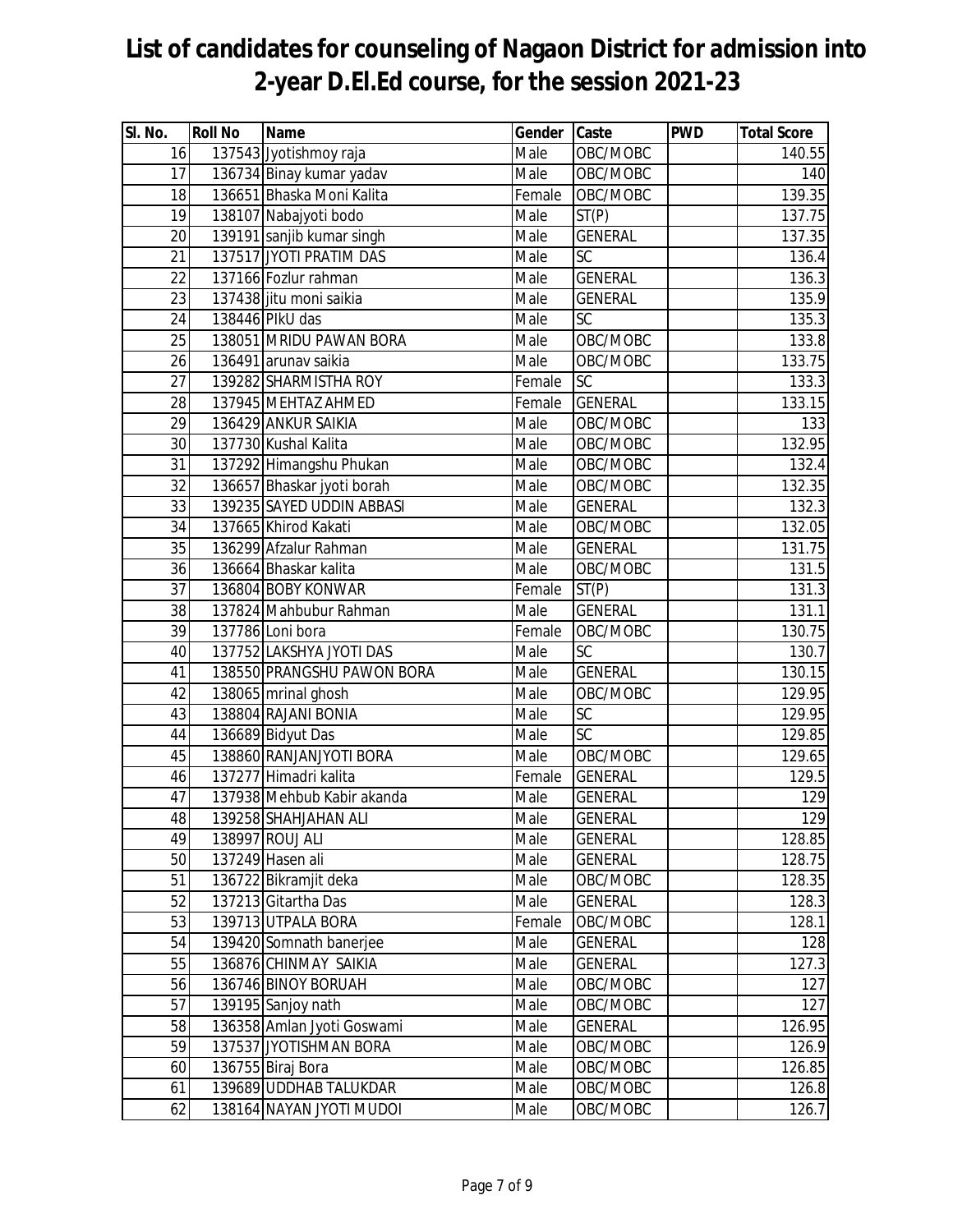| SI. No. | <b>Roll No</b> | <b>Name</b>                  | Gender Caste |                 | <b>PWD</b> | <b>Total Score</b> |
|---------|----------------|------------------------------|--------------|-----------------|------------|--------------------|
| 63      |                | 136866 CHAYANIKA KASHYAP     | Female       | OBC/MOBC        |            | 125.85             |
| 64      |                | 138593 PRATYUSH PRATIM BORA  | Male         | OBC/MOBC        |            | 125.45             |
| 65      |                | 137085 Dipesh Biswas         | Male         | SC              |            | 125.25             |
| 66      |                | 137218 GITU MONI BORAH       | Female       | OBC/MOBC        |            | 125.15             |
| 67      |                | 138826 RAJIB DAS             | Male         | SC              |            | 124.7              |
| 68      |                | 136702 Bikash bora           | Male         | OBC/MOBC        |            | 124.55             |
| 69      |                | 136576 Bandan bikash bora    | Male         | OBC/MOBC        |            | 123.6              |
| 70      |                | 136649 bhargab jyoti das     | Male         | OBC/MOBC        |            | 122.75             |
| 71      |                | 138458 PINKI DEVI            | Female       | OBC/MOBC        |            | 122.35             |
| 72      |                | 137260 HEMANGA BORA          | Male         | OBC/MOBC        |            | 122.1              |
| 73      |                | 136673 Bhuban Nath           | Male         | OBC/MOBC        |            | 121.7              |
| 74      |                | 139229 SAUROJ DHAR           | Male         | OBC/MOBC        |            | 121.5              |
| 75      |                | 139695 UJJAL JYOTI DAS       | Male         | SC              |            | 121.35             |
| 76      |                | 136333 ALINDITA DAS          | Female       | $\overline{SC}$ |            | 120.7              |
| 77      |                | 139451 SUBHAM SAIKIA         | Male         | OBC/MOBC        |            | 120.55             |
| 78      |                | 138810 Rajashree saikia      | Female       | OBC/MOBC        |            | 120.45             |
| 79      |                | 136308 AJAY KURKUT           | Male         | OBC/MOBC        |            | 120.4              |
| 80      |                | 139431 SONY KUMAR BANIA      | Male         | SC              |            | 120.4              |
| 81      |                | 137427 Jintu bora            | Male         | OBC/MOBC        |            | 120.3              |
| 82      |                | 138260 Nilutpal Bora         | Male         | OBC/MOBC        |            | 120                |
| 83      |                | 139189 SANJIB KAKATI         | Male         | OBC/MOBC        |            | 119.8              |
| 84      |                | 138495 POMPY DEVI            | Female       | OBC/MOBC        |            | 119.65             |
| 85      |                | 138974 Rishi keshan saikia   | Male         | OBC/MOBC        |            | 119.3              |
| 86      |                | 138814 RAJAT MALLICK         | Male         | SC              |            | 119.3              |
| 87      |                | 138852 RAKTIMA DEKA          | Female       | OBC/MOBC        |            | 119.2              |
| 88      |                | 136978 DHARANA DAS           | Female       | OBC/MOBC        |            | 118.95             |
| 89      |                | 136758 Biraj Kumar bora      | Male         | OBC/MOBC        |            | 118.9              |
| 90      |                | 139555 SURAJIT PATAR         | Male         | ST(P)           |            | 118.8              |
| 91      |                | 138528 prakash bora          | Male         | OBC/MOBC        |            | 118.7              |
| 92      |                | 139335 sHyamolee borah       | Female       | OBC/MOBC        |            | 118.6              |
| 93      |                | 139473 SUJATA DEBNATH        | Female       | OBC/MOBC        |            | 118.55             |
| 94      |                | 138625 PRITY DEVI            | Female       | OBC/MOBC        |            | 118.5              |
| 95      |                | 137080 Dipankar saikia       | Male         | OBC/MOBC        |            | 118.45             |
| 96      |                | 137863 Manash jyoti Boruah   | Male         | <b>GENERAL</b>  | Yes        | 115.55             |
| 97      |                | 138067 MRINMOY DAS           | Male         | SC              |            | 114.8              |
| 98      |                | 136347 amarjit raja          | Male         | OBC/MOBC        | Yes        | 114.8              |
| 99      |                | 138605 PRERANA BORDOLOI      | Female       | ST(P)           |            | 113.55             |
| 100     |                | 138854 Ramasing teron        | Male         | ST(H)           |            | 111.75             |
| 101     |                | 136354 AMINUL ISLAM          | Male         | <b>GENERAL</b>  | Yes        | 108.8              |
| 102     |                | 137167 France Bodo           | Male         | ST(P)           |            | 108.55             |
| 103     |                | 136894 DAISY DEWRI           | Female       | ST(P)           |            | 105.85             |
| 104     |                | 137431 JINTU SENAPATI KHARAI | Male         | ST(H)           |            | 103.3              |
| 105     |                | 138900 REBIKA PATAR          | Female       | ST(P)           |            | 103.1              |
| 106     |                | 136496 ARUP TAYE             | Male         | ST(P)           |            | 102.85             |
| 107     |                | 139502 Sumi bordoloi         | Female       | ST(P)           |            | 102.3              |
| 108     |                | 137845 MAMPI BORDOLOI        | Female       | ST(P)           |            | 97.25              |
| 109     |                | 137731 KUSUMMONI MASARANG    | Female       | ST(P)           |            | 97.2               |